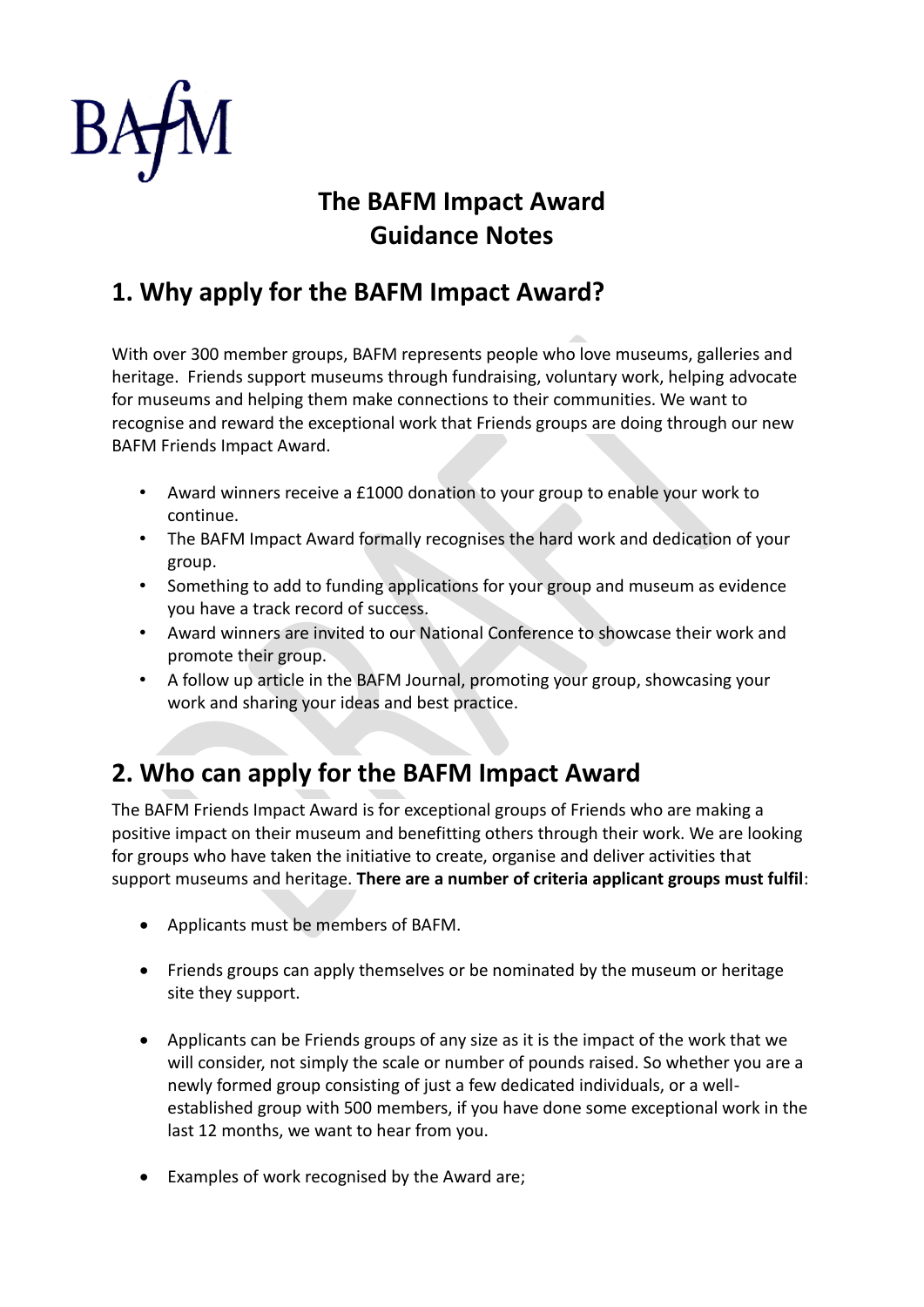- Fundraising that helped the museum achieve a goal
- Helping to engage a new audience at the museum
- Filling gaps in museum provision or service
- Preserving local heritage or the environment
- Raising awareness about issues affecting museums or local heritage
- Working in partnership with other Friends groups, charities or other organisations to achieve something that had positive impact on museums and heritage.
- It is expected that applications that are based on fundraising projects go beyond simply asking for donations, but are creative, engaging and benefit the museum more widely.
- We welcome applications from groups that are well run, and that have clear aims and objectives in how to support their museum or heritage site.

#### **3. How can we apply for the BAFM Friends Impact Award?**

The Award application form is available to download from our website: [www.bafm.co.uk](http://www.bafm.co.uk/)

Applications are accepted from XX 2020 to XX 2021.

You will need to send your application form, a letter of support from the museum your groups supports and any other supporting evidence that is relevant. This can include photographs or videos of the activity, press articles, newsletter articles, blog posts, short testimonials from beneficiaries of the activity or anything else you think is relevant – get creative.

Any applications submitted without a letter of support from a museum or other heritage site will not be considered.

The Award short list will be announced xxx

The Awards winners will be notified by and then announced at the BAFM National Conference in xx Spring 2021.

Any personal data submitted to us will be processed in accordance with the General Data Protection Regulations (GDPR).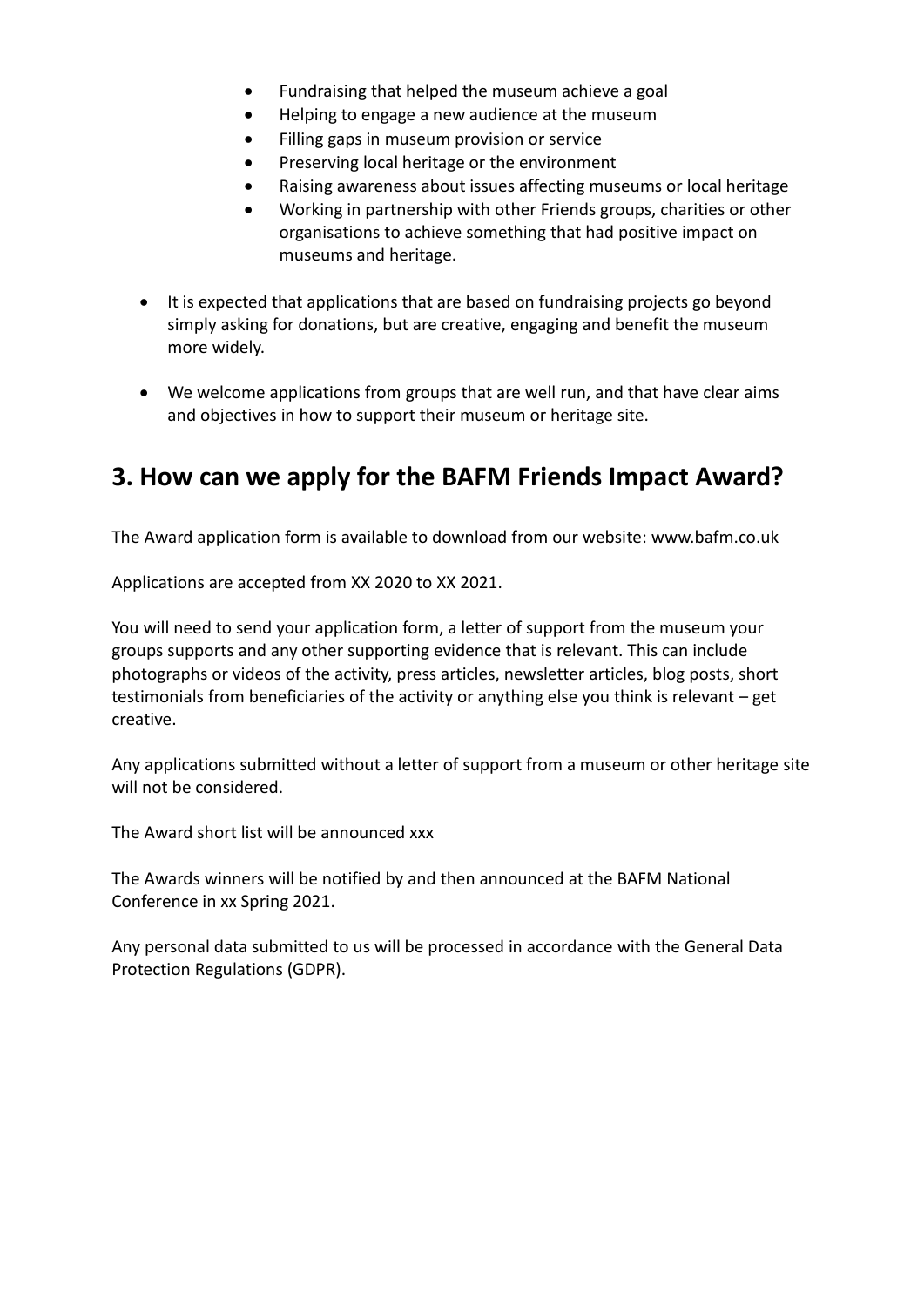## **4. How to complete the application form**

BAFM members are passionate supporting museums and heritage, so we look at evidence of the need for the group's activity and its impact on helping the museum or heritage site.

Be concise and to the point, but make sure you give us some facts and figures and tell us why this activity is important. Here are some points you may address in your application:

- 1. What exactly did your group do and why was it necessary? We want to see evidence of good communication with the museum or heritage site you support.
- 2. What was impact of the group's activity on the museum or heritage site? How many people benefitted from it, and how? Can you provide any information on how much money was raised, or the number of volunteer hours the activity took to achieve?
- 3. How did your group's involvement ensure the activity took place? Tell us about how your group took the initiative and overcame any problems.
- 4. Did anyone in the group, or beneficiaries of the activity develop new skills as a result of the activity, or did anyone receive new training?
- 5. Did the activity help reach any new audiences for the museum or establish new relationships?
- 6. Did your group work with any partner groups or organisations to achieve a successful outcome?
- 7. What are the long term benefits of the activity to the museum or Friends group?

### **5. What to include in the letter of support**

Together with your application form, groups must submit a letter of support written by the museum or heritage site they support. The letter should include;

- The name and role of person writing the letter.
- Brief details of the museum or heritage organisation itself, what the museum is and what it does.
- How the activity of the Friends group has been beneficial to the museum, who it has helped and how.
- How this activity has helped the museum achieve its goals and any long-term effects.

### **6. What if the application is unsuccessful?**

Unsuccessful short-listed groups will be notified shortly before the Award winners are announced at the National Conference in Spring 2021. It is possible that unsuccessful short